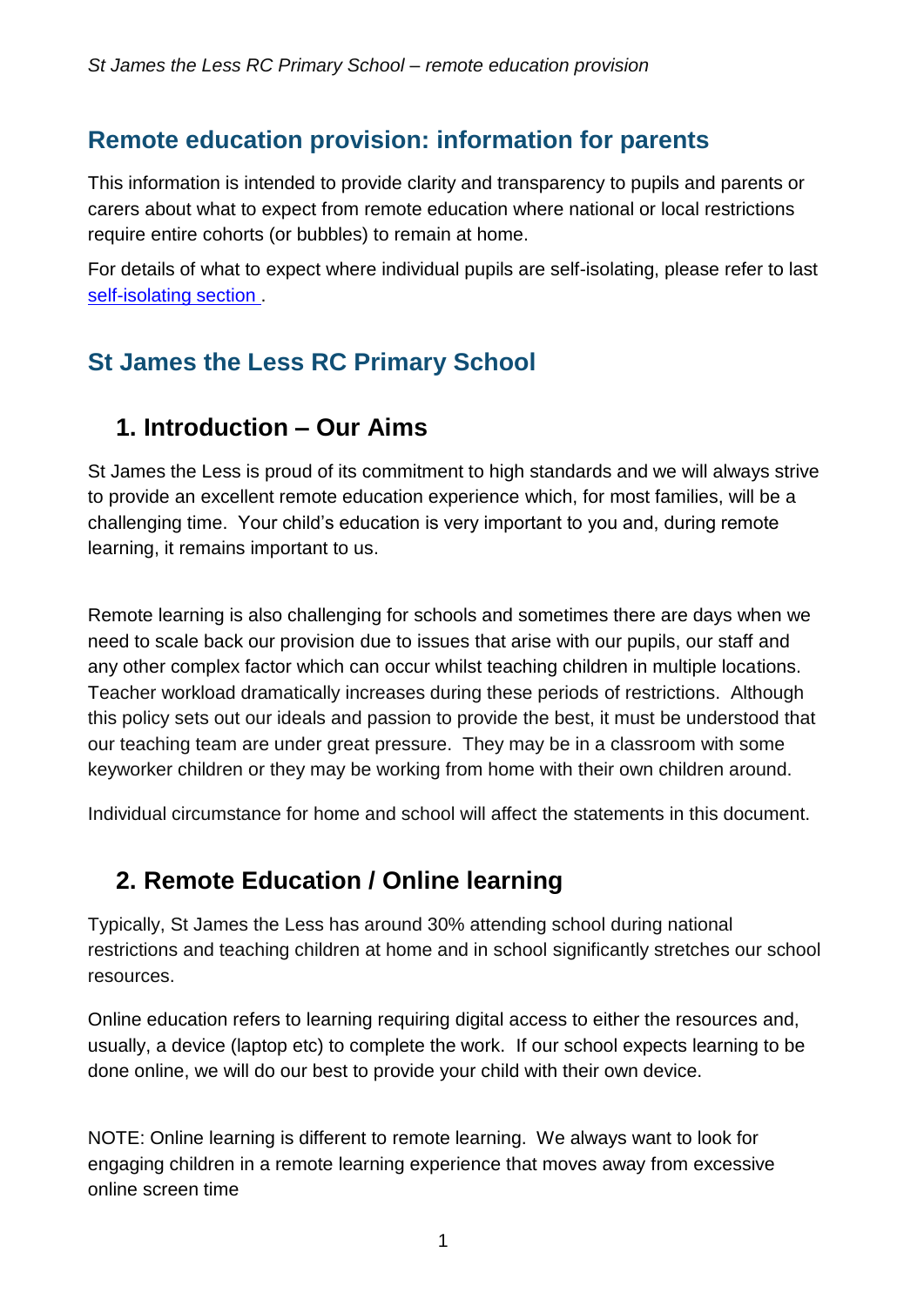## **3. Curriculum at St James the Less**

The model of delivering our Key Stage 2 (KS2) curriculum has shifted towards using computers to evidence children's learning. This was our plan prior to the pandemic. To ensure this works, each child in KS2 has their own laptop/Chromebook. These are dedicated devices that are used on an almost daily basis. Almost every child in Year 4 to Year 6 are competent users of Google Classroom and access and evidence their work using this platform and this school-based learning is transferrable to remote/home learning. Year 3 children have their own devices and will learn how to use them effectively during this year.

Please refer to our curriculum policies for details about our curriculum content.

# **4. The remote curriculum: what is taught to pupils at home**

A pupil's first day or two of being educated remotely might look different from our standard approach, while we take all necessary actions to prepare for a longer period of remote teaching.

## **5. What should my child expect from immediate remote education in the first day or two of pupils being sent home?**

Our 'Meet the Teacher' section on the school website has a video clip for each year group. These video clips have been made by the teachers to signpost you to some immediate resources that can be accessed online. These are age-related resources that will give your child some activities to complete while we adjust to the sudden closure of schools.

By the end of the first day of closure, we will notify you of our plans and in most cases identify when resources can be collected from school. If children are in school when we are notified of closure, then they will take some resources home with them. Our school will provide a range of resources to help children carry out work independently and each individual child's teacher will notify you of these resources.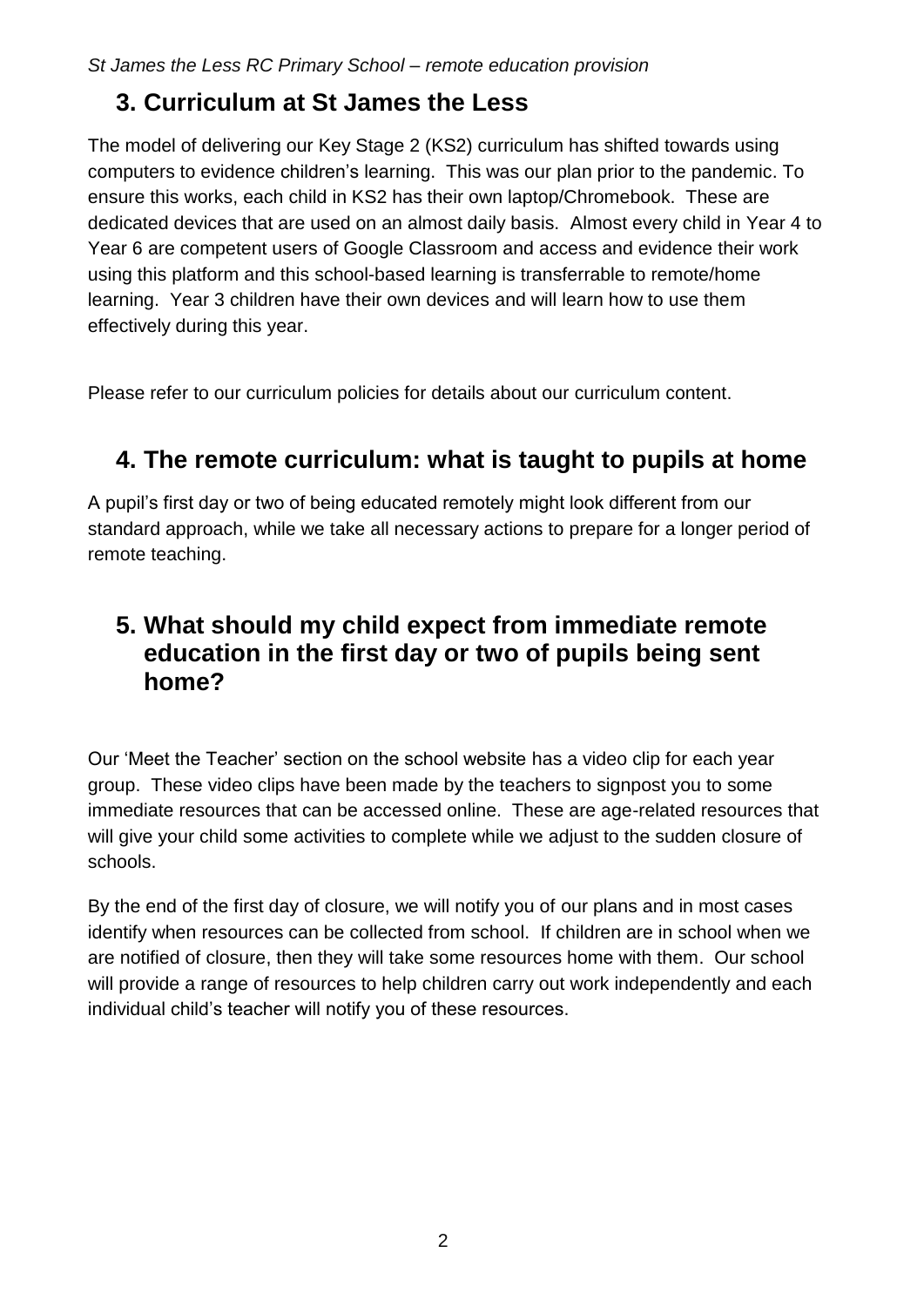#### **6. Following the first few days of remote education, will my child be taught broadly the same curriculum as they would if they were in school?**

We teach the same curriculum remotely as we do in school wherever possible and appropriate. However, we have needed to make some adaptations in some subjects. For example, subjects requiring extensive resources (i.e. Art/DT) need to be modified for home learning.

Some activities are best taught by providing children with practical experiences. For example, Science can be taught by demonstration and then recording but, from our experience, children learn best when they are given the hands-on experience and fun that goes with the investigation. During periods of remote learning, teachers will use their professional judgment to defer parts of the curriculum for future delivery in a school environment.

To account for any lost learning our school has detailed transition meetings with the receiving teachers at the end of each academic year. Any areas of curriculum which have not been delivered will be past to the receiving teacher so that our children do not have gaps in their learning. Any gaps will be addressed in the following year.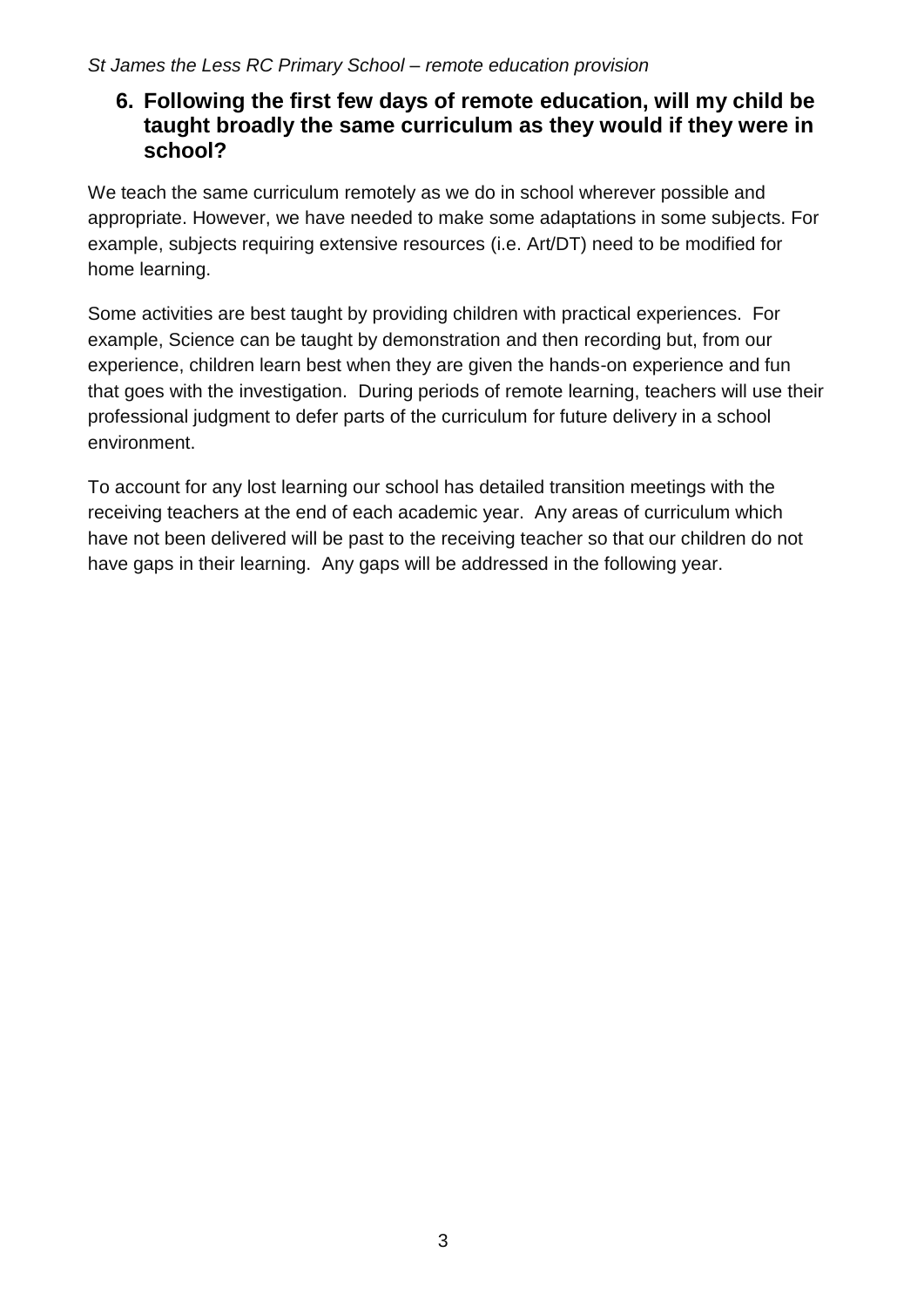# **7. Remote teaching and study time each day**

#### **How long can I expect work set by the school to take my child each day?**

The government have produced a document stating the minimum number of hours expected for remote provision. The document stipulates 3 hours for Key Stage 1 and 4 hours for Key Stage 2. The provision expected by St James the Less is given below:

#### **Key Stage 1 and Key Stage 2**

Each day, children working remotely should complete one Maths, one English and one Topic based activity. The duration of these activities varies for each class with the shortest time for Key Stage 1 and longest time for those in Year 6. Most older children are much more able to work independently. There are also additional adult directed activities (e.g. live teaching) and activities that children can choose from. There will always be sufficient direction for children to be occupied with flexibility for parents to adapt.

#### **Unique Children**

Our mission statement respects the uniqueness of all children and this is very important to understand during remote learning. Some children will work well at home with little adult input and some will require much more support. In most cases, the work set by your child's teacher will be under the assumption that they can complete the work remotely. If your child is unable to complete the work, please discuss this with your child's teacher. There can be many reasons why a child does not complete their work and parent partnership with school will help address these issues.

Remote learning should be accessible to all children. The well-being and self-esteem of children remain our highest priority. Always contact the school if you are concerned about your child's response to remote learning.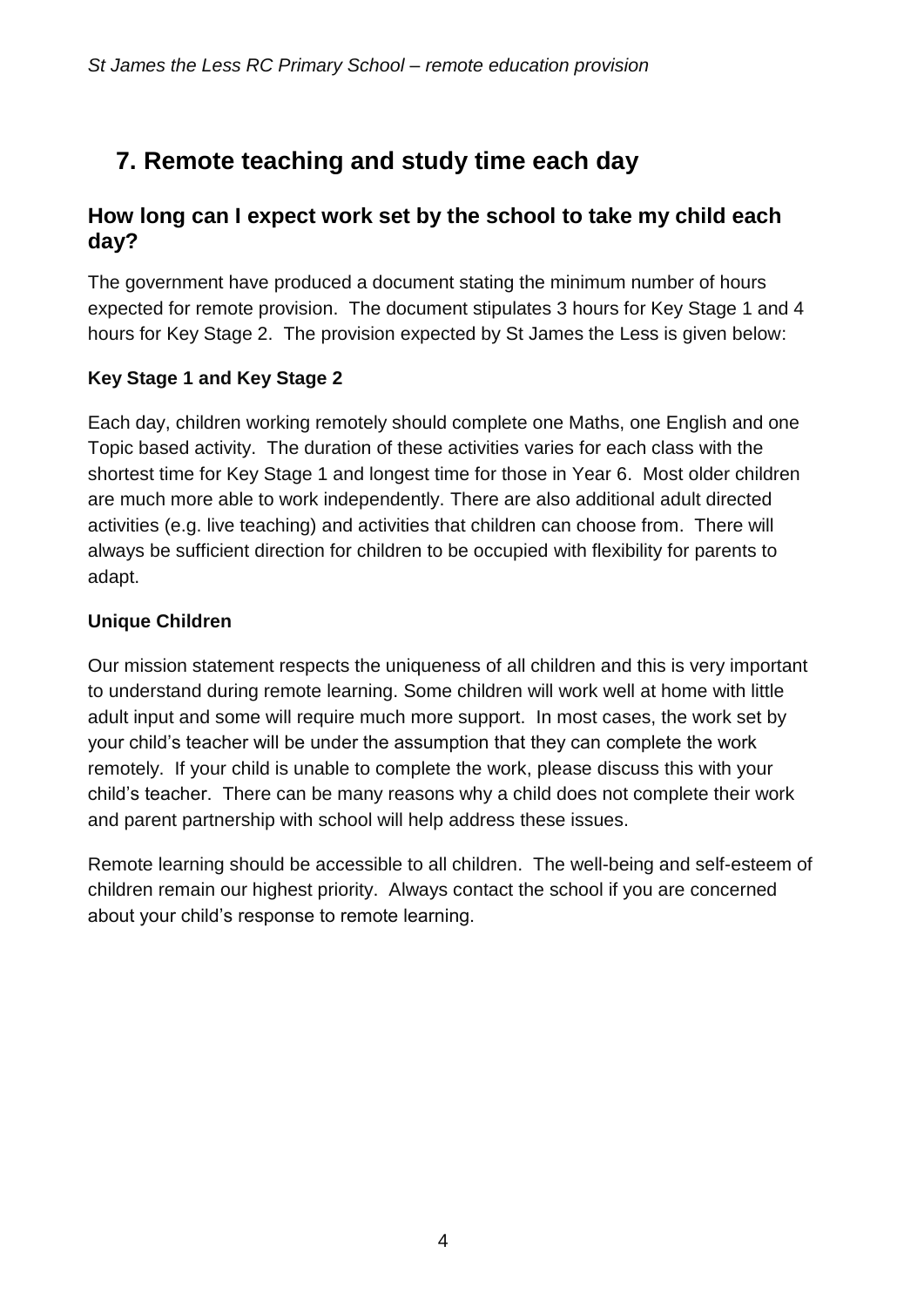## **8. Accessing remote education**

#### **How will my child access any online remote education you are providing?**

Most online learning is accessed via Google Classroom or posted on Class Dojo. Each class teacher will always notify you on the first day remote education starts. We will also track responses from our families to ensure you have all received the school messages.

#### **If my child does not have digital or online access at home, how will you support them to access remote education?**

We recognise that some pupils may not have suitable online access at home. We take the following approaches to support those pupils to access remote education:

- Children in Key Stage 2 have their own laptops or Chromebooks which they use in school. These will be made available to those who need them under a loan agreement. These devices are used on a daily basis and it is essential they are returned to school in a fully working order to ensure your child can use the device during normal curriculum time.
- Children in Key Stage 1 will need online access to see the work posted by the classteacher. They are less reliant on laptops/Chromebooks to complete their work. However, they will need the resource packs that each class will provide. These resource packs will have writing materials and other resources to support your child at their stage of learning
- Families who cannot access remote learning, for whatever reason, should contact the school as we have a range of solutions to support almost any situation.
- Most work should be submitted electronically and teachers will specify how this can be achieved. For those who cannot submit work electronically teachers will explain when and how each work pack can be submitted/delivered.

#### Additional Information – Loaned Devices / School resources

Any devices loaned by the school will need to be carefully handled. They will be essential for some children to use remotely and they are essential for most of our children during normal school operations. We cannot loan devices to families who damage or lose them, as the school cannot absorb this cost. Parents are asked to ensure their children take great care of ANY school equipment and resources.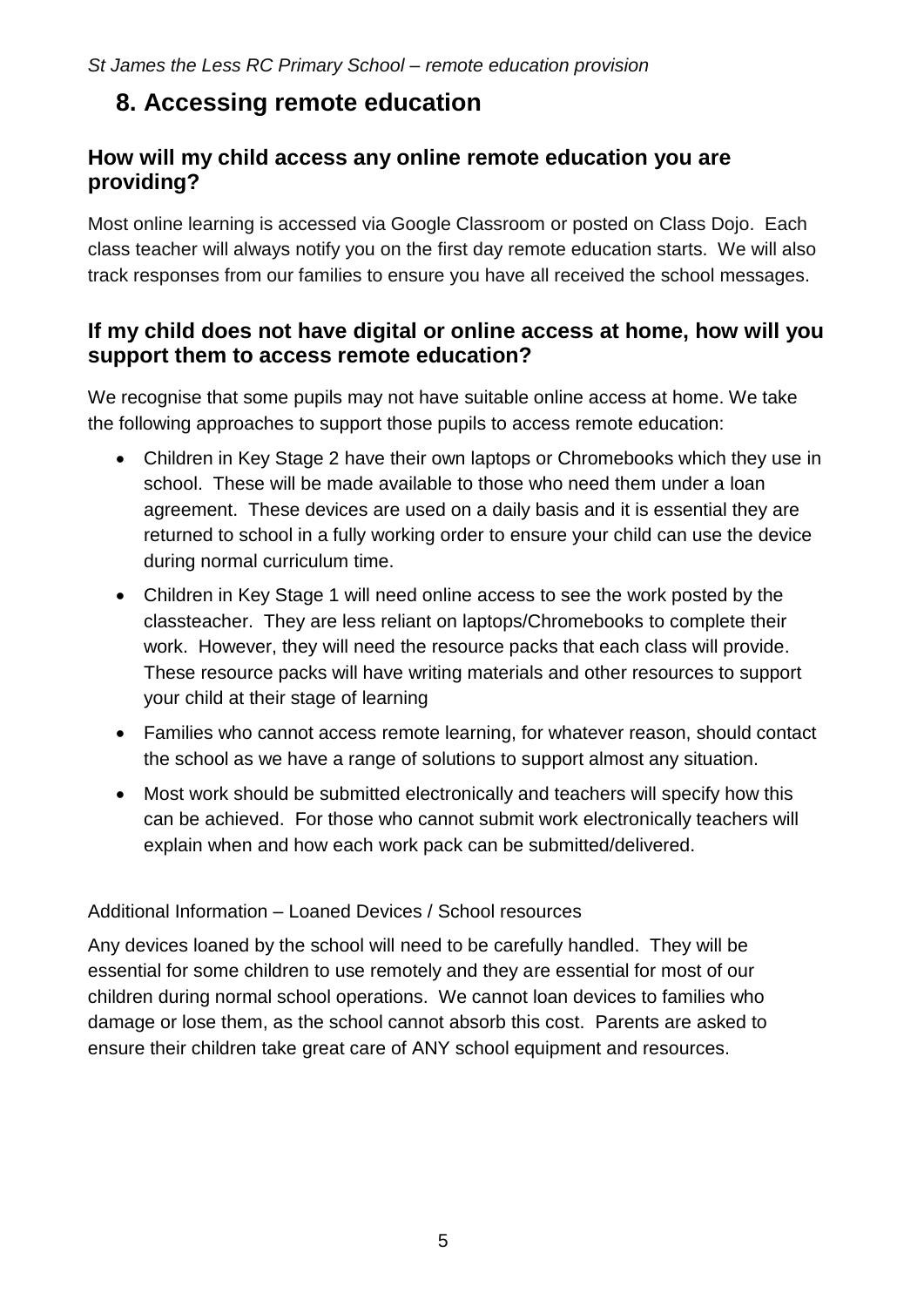*St James the Less RC Primary School – remote education provision*

### **9. How will my child be taught remotely?**

Each teacher will specify exactly how your child will be taught remotely. This will be a mixture of live sessions, recorded sessions and directed work and varies for each class.

Please follow the teacher communication, via Class Dojo, for full details.

# **10. Engagement and feedback**

#### **What are your expectations for my child's engagement and the support that we as parents and carers should provide at home and how will I be informed if there are concerns?**

Maintaining a routine for school days is essential and we will expect you to support this if possible. Children will quickly disengage if routine is not maintained and this will result in their learning suffering. Our teachers and support staff will check each day on the quality and quantity of work submitted by your child.

In addition to the above, our staff will make direct contact with you. This will be to ensure that both school and each individual family understand what is required. Our school will intensify direct contact if it evident that your child is not attending any live sessions or completing work to a standard we would expect.

Please ensure that you maintain routine and notify the teachers of reasons why this is not possible.

## **11. How will you assess my child's work and progress?**

Many of our online activities will automatically mark children's work, i.e. Google quizzes, **Mathletics** 

Electronic Portfolios (i.e. Class Dojo) will also be used for children's work to be uploaded. This can be particularly useful for younger children who might want to upload photographs of completed work/activity.

Teachers will review all work but are not expected to comment on all submissions. Our teachers will be responsible for children in school as well as at home.

Most marking and feedback will occur daily but there will be occasions that this is delayed due to other logistical problems which occur whilst large groups of children work remotely. A lot of marking and feedback will also be done verbally during live sessions.